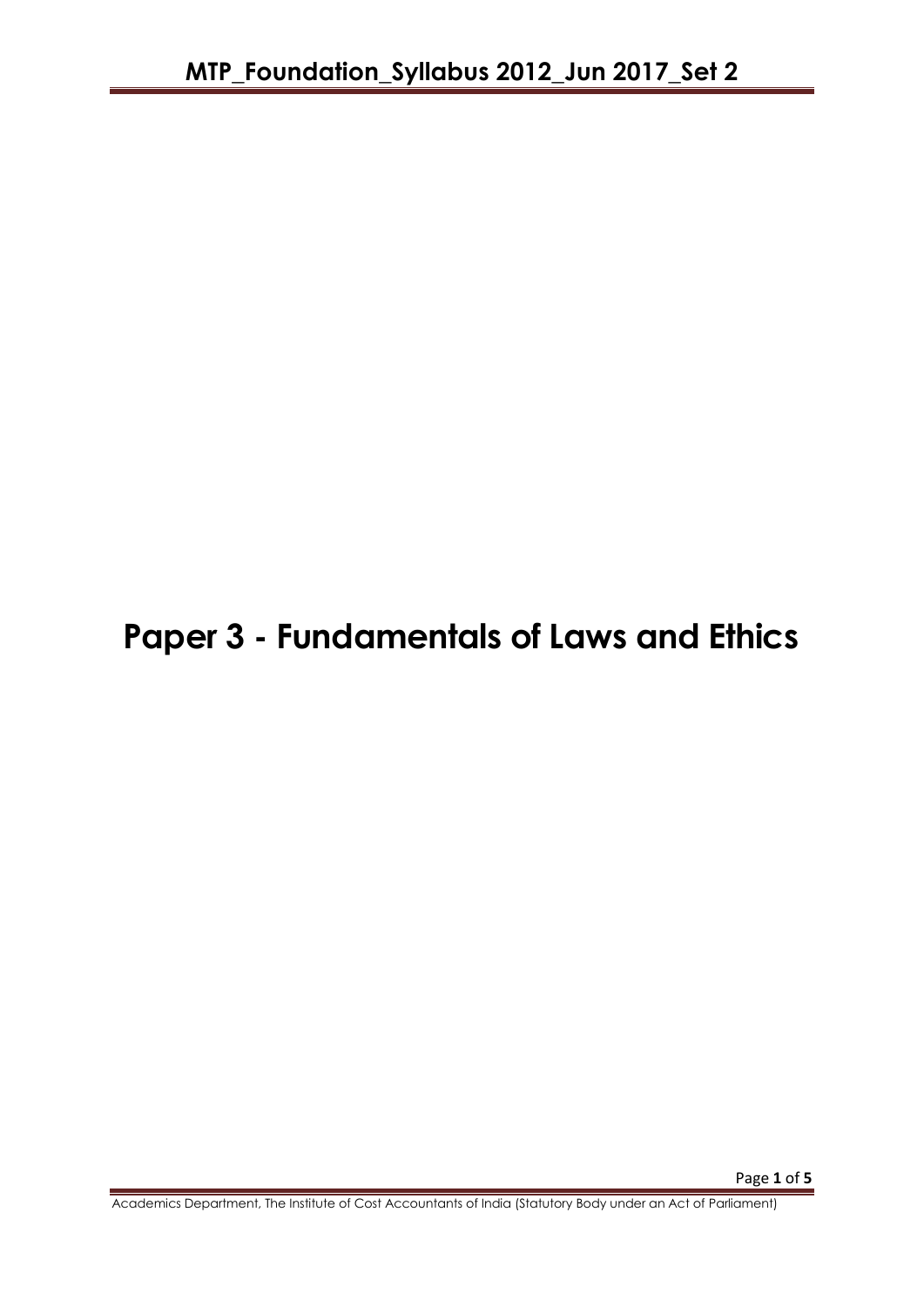## **Paper 3 - Fundamentals of Laws and Ethics**

|    | <b>Full Marks: 100</b>                                                                                                                                                                                                                         | Time allowed: 3 hours |  |
|----|------------------------------------------------------------------------------------------------------------------------------------------------------------------------------------------------------------------------------------------------|-----------------------|--|
|    |                                                                                                                                                                                                                                                |                       |  |
|    | I. Choose the correct answer from the given four alternatives:                                                                                                                                                                                 | $[10 \times 1 = 10]$  |  |
|    | 1. Which is correct?<br>(a) Proposal + Acceptance = Promise<br>(b) Promise + Consideration = Agreement<br>(c) Agreement + Enforceability at law = Contract<br>(d) All of the above                                                             |                       |  |
|    | 2. A contract with or by a minor is a ________________.<br>(a) Valid Contract<br>(b) Void Contract<br>(c) Voidable Contract<br>(d) Voidable at the option of either party.                                                                     |                       |  |
|    | 3. The term price has been defined in Section _________________ of the Sale of Goods Act.<br>(a) Section $2(12)$<br>(b) Section $2(7)$<br>$(c)$ Section 2(10)<br>(d) Section $2(13)$                                                           |                       |  |
| 4. | is not a negotiable instrument as per customs and usage.<br>(a) Delivery Note<br>(b) Railway Receipt<br>(c) Cheque<br>(d) Government Promissory Note                                                                                           |                       |  |
|    | 5. A partnership firm can be formed with a minimum share capital of ____________<br>$(a)$ ₹ 50,000<br>₹ 5,00,000<br>(b)<br>₹ 1,00,000<br>(C)<br>Not fixed<br>(d)                                                                               |                       |  |
|    | 6. In case of dissolution of firm, the available assets are distributed as per ___________<br>Garner V Murry decision<br>(a)<br>Profit Sharing ratio<br>(b)<br>as per fixed capital ratio<br>(c)<br>(d) as per paying capacity of the partners |                       |  |

Academics Department, The Institute of Cost Accountants of India (Statutory Body under an Act of Parliament)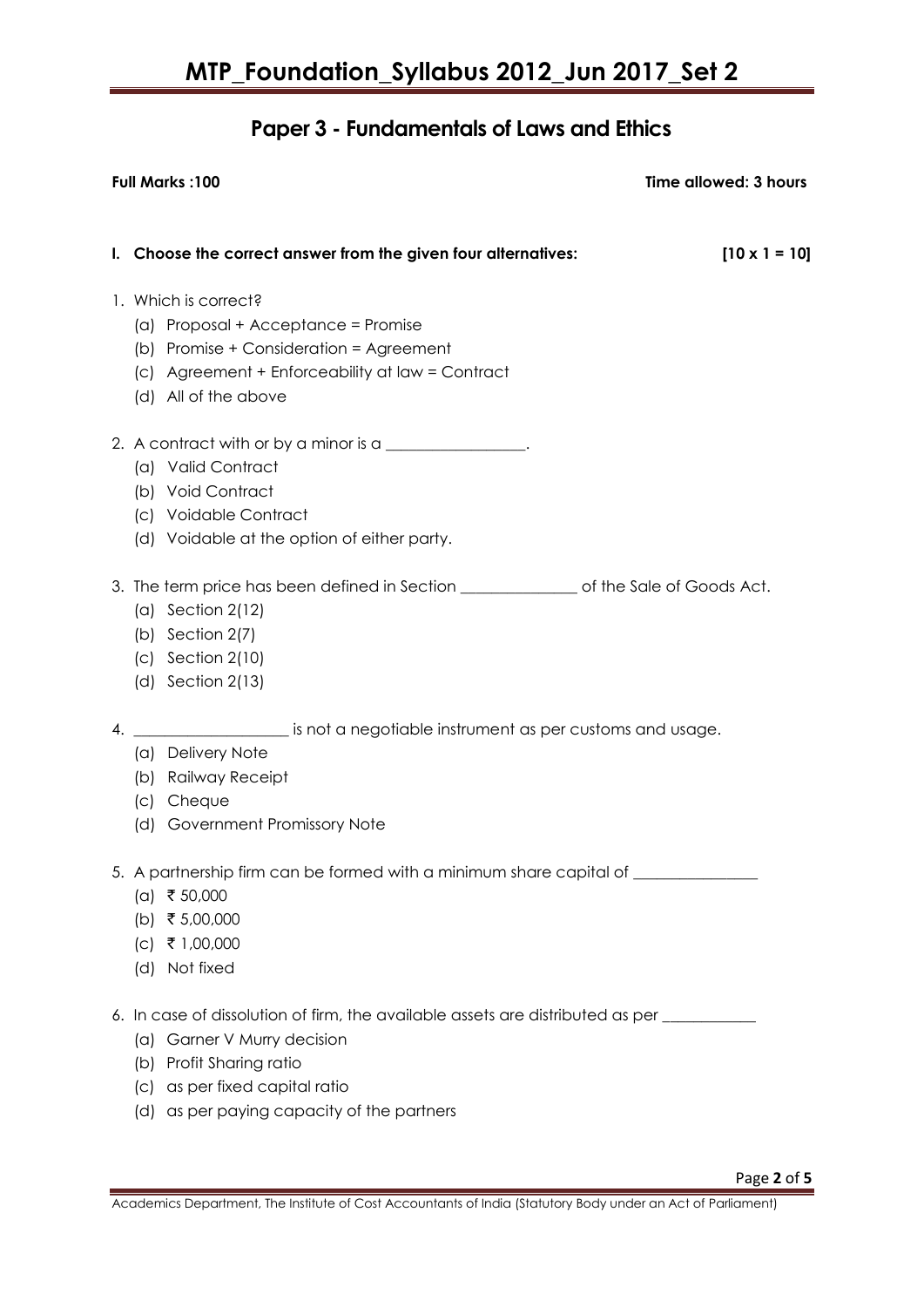## **MTP\_Foundation\_Syllabus 2012\_Jun 2017\_Set 2**

- 7. Shyam was doing overtime in a factory, he is entitled to  $\overline{5,000}$  as basic wages, how much he will get for overtime work:
	- $(a)$  ₹10,000
	- (b) ₹5,000
	- $(c)$  ₹15,000
	- $(d)$  ₹7,000

8. No fine can be imposed on any employed person who is under the age of \_\_\_\_\_\_\_\_

- (a) 14
- (b) 15
- (c) 18
- (d) 12

9. The Employer's Share of contribution to ESI Fund is \_\_\_\_\_\_\_\_\_\_\_\_\_\_\_\_\_\_\_\_\_\_\_\_\_

- (a) 1.75% of wages
- (b) 4.75% of wages
- (c) 10% of wages
- (d) 11% of wages

10.This is not of the 7 principles of public life.

- (a) Integrity
- (b) Honesty
- (c) Content
- (d) Accountability

#### **II. Fill in the blanks: [10 x 2 = 20]**

- 1. Indian Contract Act, 1872 came into force with effect from
- 2. An agreement in restraint of marriage is **All Accords**
- 3. In case of \_\_\_\_\_\_\_\_\_\_\_\_\_\_\_ there is transfer of ownership of one thing is in return for transfer of another thing.
- 4. When a cheque is payable across the counter of a bank it is called \_\_\_\_\_\_\_\_\_\_
- 5. \_\_\_\_\_\_\_\_\_\_\_\_\_\_\_\_\_ partner is known to the outsiders and does not share in the profits.
- 6. Wages as per the Payment of Wages Act cannot be paid in
- 7. As per Minimum Wages Act, adolescent means a person who has completed the age of 14 years but not completed the age of \_\_\_\_\_\_\_\_\_\_\_\_\_\_\_
- 8. Sickness Benefit in the form of cash compensation at the rate of \_\_\_\_\_\_\_\_\_\_\_\_\_ %of wages is payable.
- 9. Child Labour Technical Advisory Committee is appointed by \_\_\_\_\_\_\_\_\_\_\_\_\_\_\_\_\_\_\_
- 10. The study of Ethics is divided into \_\_\_\_\_ operational areas.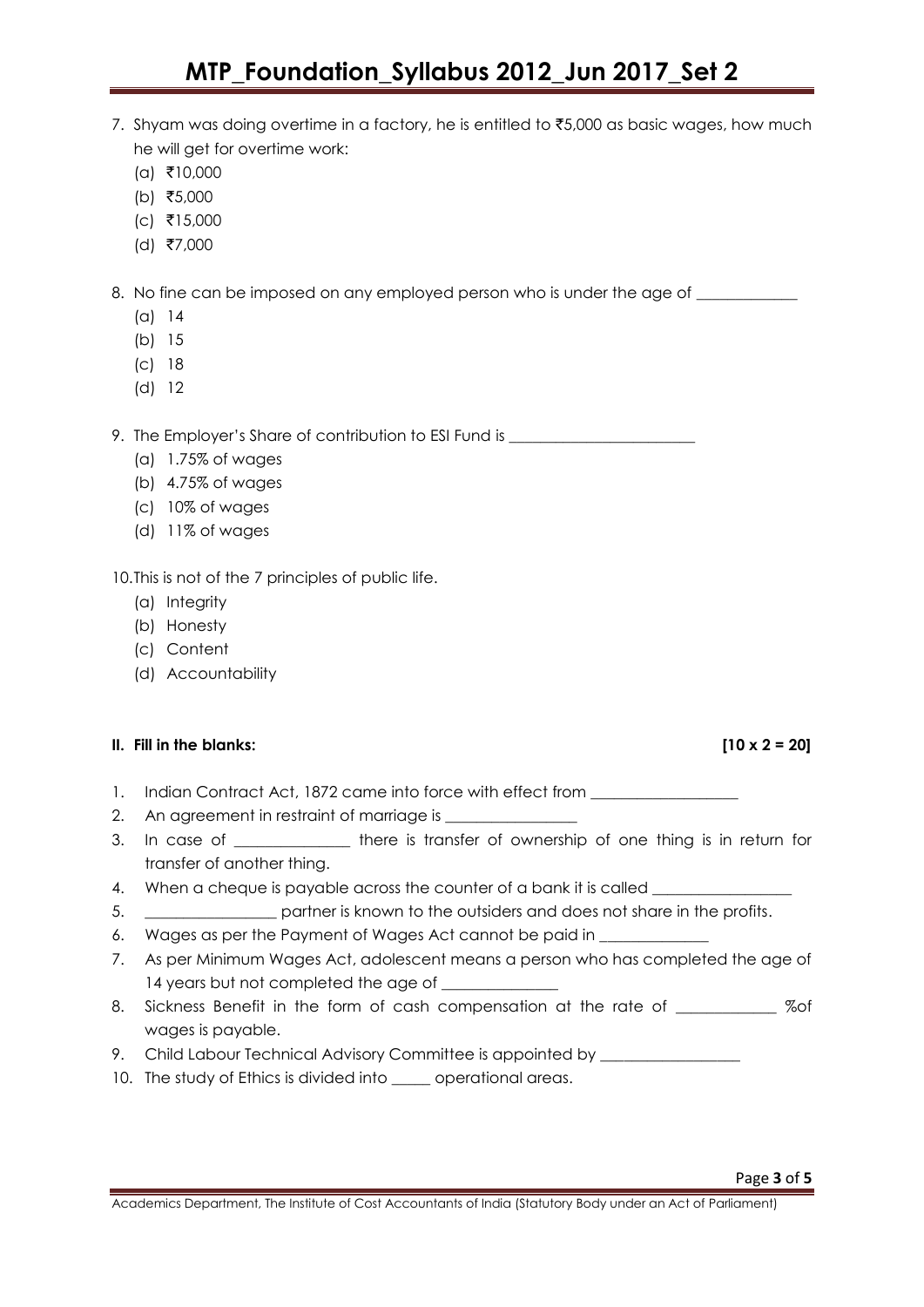## **MTP\_Foundation\_Syllabus 2012\_Jun 2017\_Set 2**

#### **III. Match the following**  $[5 \times 1 = 5]$

| Column 'A' |                                     | Column 'B' |                                          |
|------------|-------------------------------------|------------|------------------------------------------|
|            | Consensus ad idem                   | Α          | Section 45                               |
| 2.         | Test of Partnership                 | B          | Transferring the title of the instrument |
| 3.         | <b>Unpaid Seller</b>                |            | <b>Identity of Minds</b>                 |
| 4.         | Negotiation                         |            | Sec. 64                                  |
| 5.         | <b>Rules regarding Auction Sale</b> |            | Cox v Hickman                            |

### IV. State whether the following statement is True (or) False.  $[10 \times 1 = 10]$

1. The word Ethics is derived from the latin word 'Ethika'.

- 2. The period of work of a child labor cannot spread over more than six hours.
- 3. The sickness benefit in the form of cash compensation is paid at the rate of 50% of wages during the period of certified sickness.
- 4. XYZ is a factory to which Payment of Wages Act is applicable and employing 700 employees. The factory has the practice of paying wages only after 15th of the following month.
- 5. Adolescent means a person who has completed his fourteenth year of age but has not completed his eighteenth year.
- 6. The Employee's State Insurance Act, 1948 is applicable to whole of India.
- 7. Appropriate Government in case of Railways is Central Government.
- 8. For every district, District Judge shall be an Inspector for the Factories Act, 1948.
- 9. ABC are three partners. On death of C, his son D is admitted into the partnership. This is a case of Dissolution of Partnership.
- 10. A set of formalized rules and standards that describe what a company expects of its employees is called a Code of Ethics.

#### **V. Define any Five of the following: [5 x 3 = 15]**

- 1. Void Contract.
- 2. 'Goods' under Sale of Goods Act, 1930.
- 3. Bill of Exchange
- 4. Adolescent
- 5. Consideration
- 6. 'Week' under Child Labor (Prohibition and Regulation) Act, 1986.
- 7. Morals
- 8. Sleeping Partner